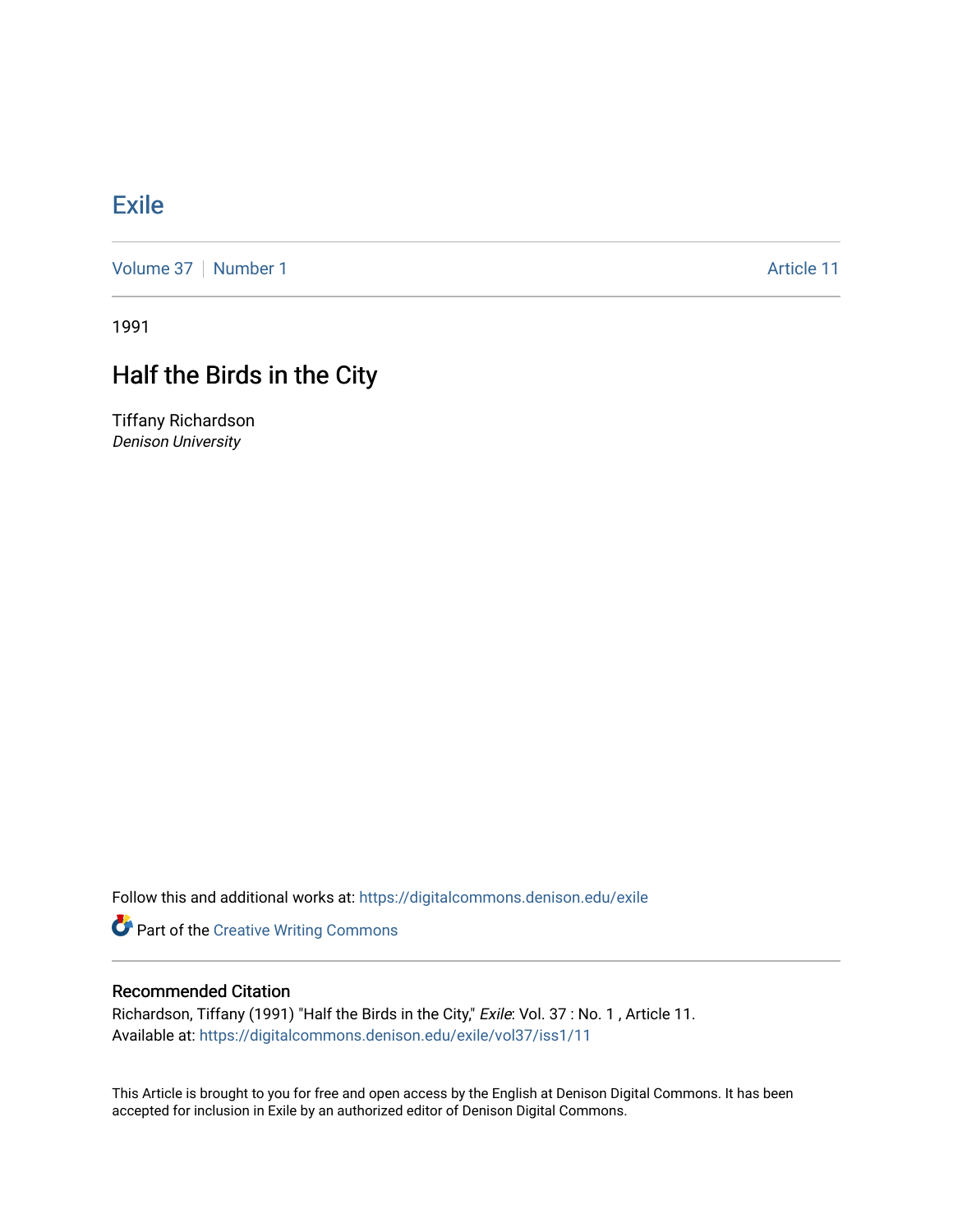## **Half the Birds in the City**

#### (1)

*I don't want to die yet,*  my brother says one night like the room will cave in on him. He's seven and scared of the half-blind gardener who fumbles mornings amidst the house-palms and orchids, who sleeps afternoons on the living room couch, boots hung off the edge. Galen's convinced that when the man dies, it will be soon and in the ivy by the front door, through really it is years from now and in his own bed with roses nearby. Neither my brother nor I know that he will leave behind paintings he's done, some of them of us.